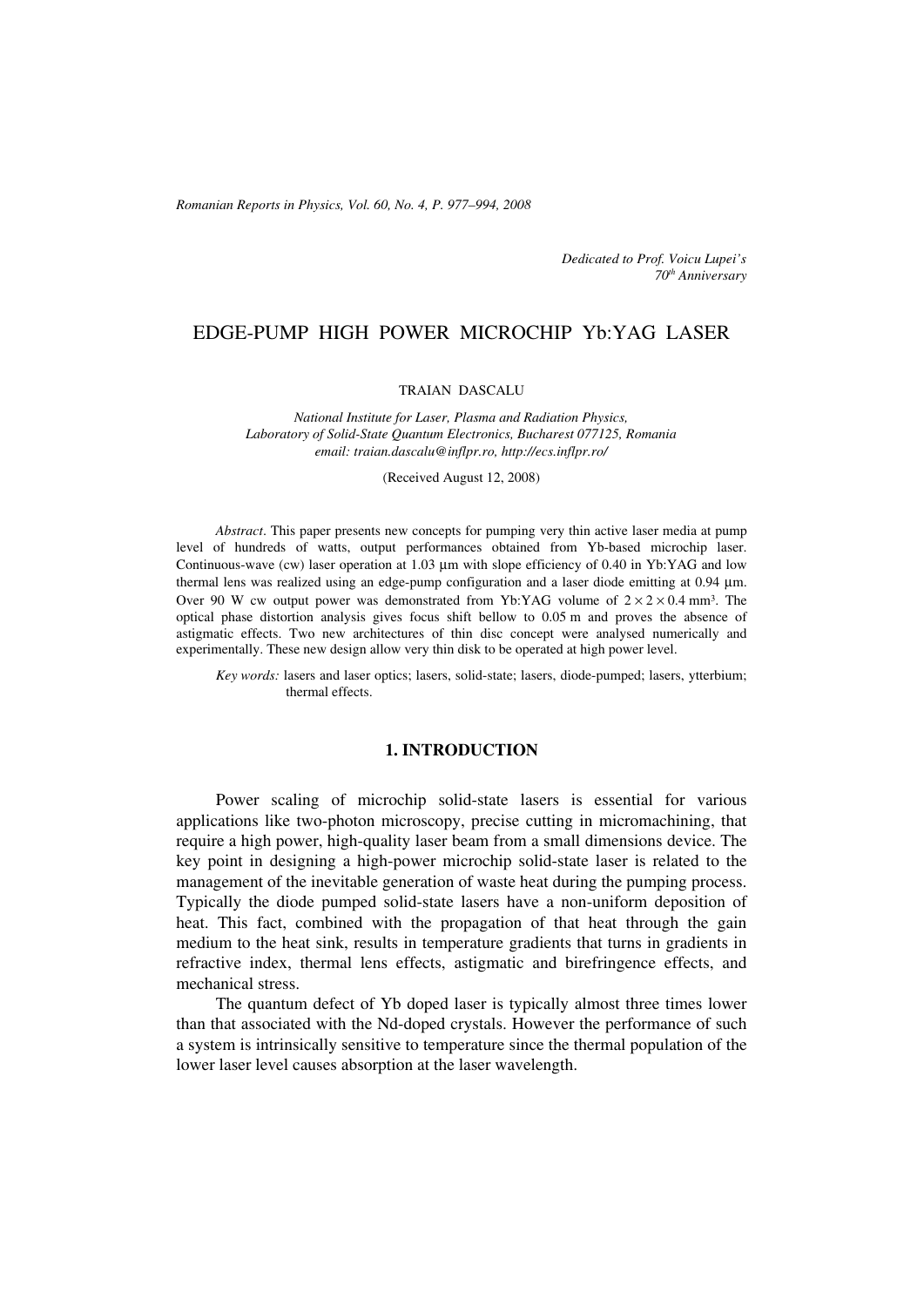978 Traian Dascalu 2

Appropriate choice of the pump geometry is the key issue in the optimization of diode-pumped ytterbium-doped lasers. A number of representative designs have already been presented in related literature: high-power thin disks with multiple mirrors pumps [1], high-energy cascaded plates [2] with lens-duct coupled large pumps, end-pumped rods [3] and slabs [4], at various pump power levels. One architecture that has been proposed to maximize the benefits of a material like Yb:YAG, whilst minimizing the associated difficulties, is the thin-disk [5, 6] or active mirror [7] laser. Over 1070 W continuous wave (CW) output power with 48% optical efficiency was reported [6]. There are two outstanding advantages of this geometry: large ratio of the cooling surface to the pumped volume and the fact that the direction of heat flow is parallel to the laser cavity axis. This results in purely axial temperature gradients, which in turn implies that the intra-cavity laser field experiences no thermal lens [8].

Perhaps the main disadvantage of the thin-disk laser is the relative complexity of the optical system required to achieve multi-pass pumping and thus efficient absorption. Because the crystal's thickness is several times lower than effective absorption length the unabsorbed pump power is reimaged onto the crystal several times making a complicated setup. Alternative solution is given by edge-pumped [9, 10] composite microchip configuration giving good absorption efficiency while preserves setup's simplicity. Over 90 W output power have been obtained from a CW diode edge-pumped 10 at % Yb:YAG composite microchip of 400 μm thickness [9]. By reducing the crystal thickness to 300 μm over 300 W output power have been reported [11]. The decrease of the crystal thickness to values below 100 μm becomes difficult for edge pumped thin materials because of limited pumping spot size. One configuration that allows the decrease of gain crystal thickness preserving its strength is diffusion bonding of gain media to an index matched undoped cap [12]. The complicated imaging pumping geometry used by thin-disk is replaced by non-imaging lens duct technology. By using re-imaging pumping system a similar arrangement for gain media reported 235 W output power [13], however, nonuniform distribution of the absorbed power was observed in this scheme.

In this work we review three new architectures for a thin-disk laser: all are based on composite structure that consists of thin-disk laser crystal acting as active mirror. The active mirror is bonded to the heat sink by using metallic gold-tin technology:

1. The first architecture is simple edge pumped composite microchip with thickness between 250–400 μm.

2. When the active media thickness is between  $100 \mu m$  to  $250 \mu m$  we propose a geometry that consist of small diameter of a thin disc that has on top of it a diffusion bonded undoped material of larger diameter and thickness. The pump beam is delivered through three windows and propagates inside the undoped cap and gain crystal by total internal reflection (TIR). This configuration allows the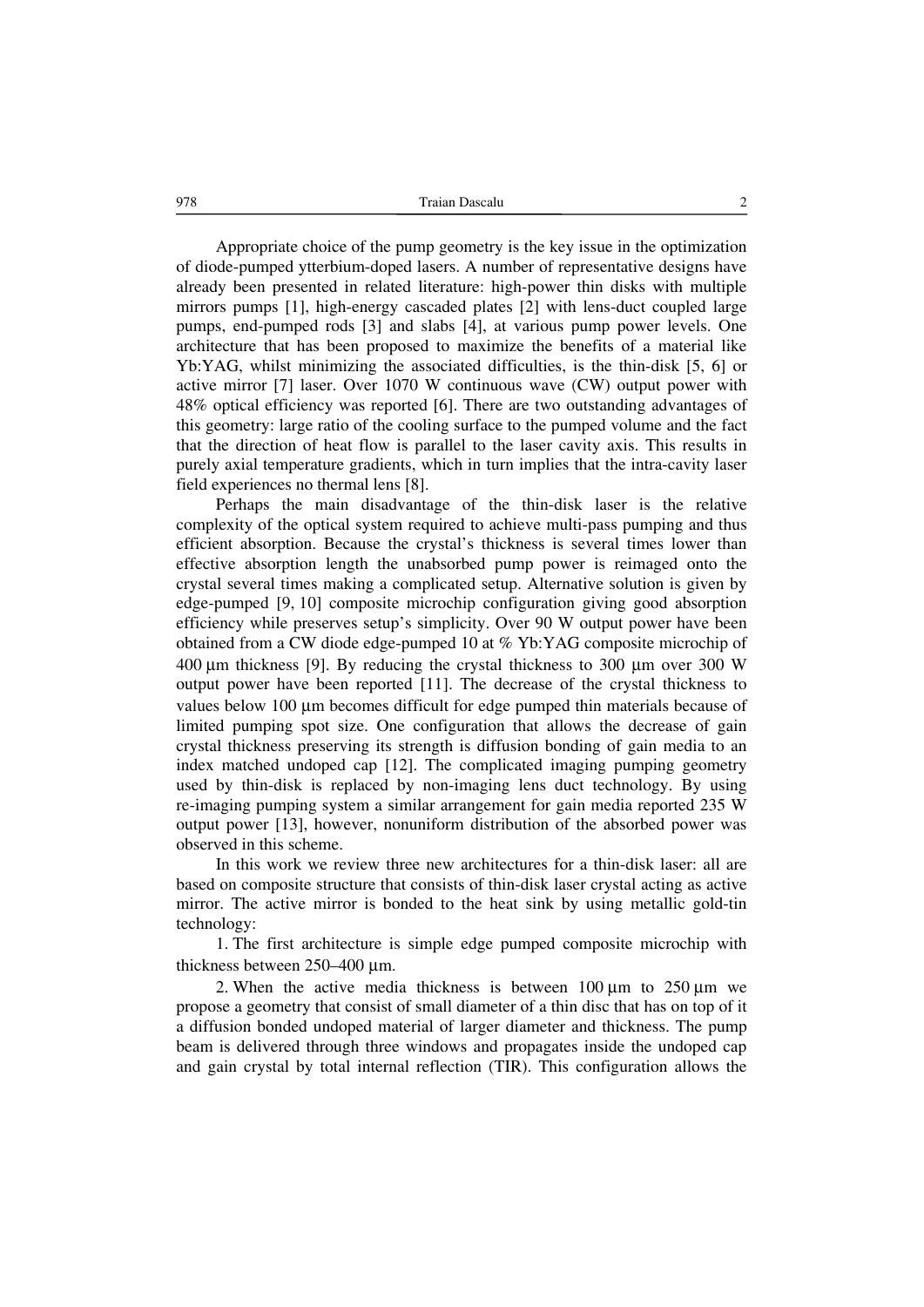multi-pass of the pump beam by using only geometrical design of the composite gain media and keep the pump focusing optics simple and easy to align. The gain media strength is enforced by the undoped cap which provides also the way to concentrate the pump beam uniformly into a small diameter gain media.

3. Composite microchips with thickness lower than 100 μm are not suitable for edge-pumping because it requires complicated optics to focus high power diode lasers bellow this dimension. We want to overcome this impediment by proposing a new design for the geometry of the Yb based microchip laser. It keeps the edge of the crystal large enough for simple diode pumping optics while the doped active region has a thickness bellow 100 μm. The laser gain media has a composite structure that consists of cylindrical core doped gain media (single crystal or ceramic material) surrounded by highly transparent ceramic undoped YAG. A very thin plano-concave lens having all surfaces polished at high quality level is fabricated from the composite material. The diameter of the doped core is around several millimeters.

# **2. RESULTS AND DISCUSSION**

# 2.1. LASER HEAD CONFIGURATION FOR EDGE-PUMP COMPOSITE MATERIAL

The composite microchip laser heads we use for high-power generation, in all three models presented below, are produced by using similar technologies. First technology is related to *diffusion bonding*. The composite material consisting of  $2 \times 2$  mm<sup>2</sup> Yb:YAG core doped 10 at. % Yb is diffusion bonded to 10 mm diameter undoped YAG clad. The result is a free of defects Yb:YAG/YAG interface with just a very small refractive index difference. The thin slice of Yb:YAG/YAG composite material is polished at laser quality. The back surface is flat and coated for high reflectivity at 1030 nm. The other key technology for high-power microchips is *die-bonding* and it is related to heat removal from microchip volume. The quantum defect of Yb:YAG lasing at 1030 nm is quite small (8.6%) comparative to Nd:YAG but small volume high power laser makes temperature reach over 200°C. Yb:YAG has quasi-three levels and its efficiency is very sensitive to temperature, therefore the design of high-power microchip laser try to minimize the distance the heat has to move toward the cold surface and maximize the cooling system efficiency. The crystal is bonded to highly efficient cooling system by using gold-tin die-bonding technology. The soldering temperature peaks at 280°C therefore all dielectric coatings have to be work proof at this temperature.

Folowing we describe three new laser architectures based on the ideas presented above.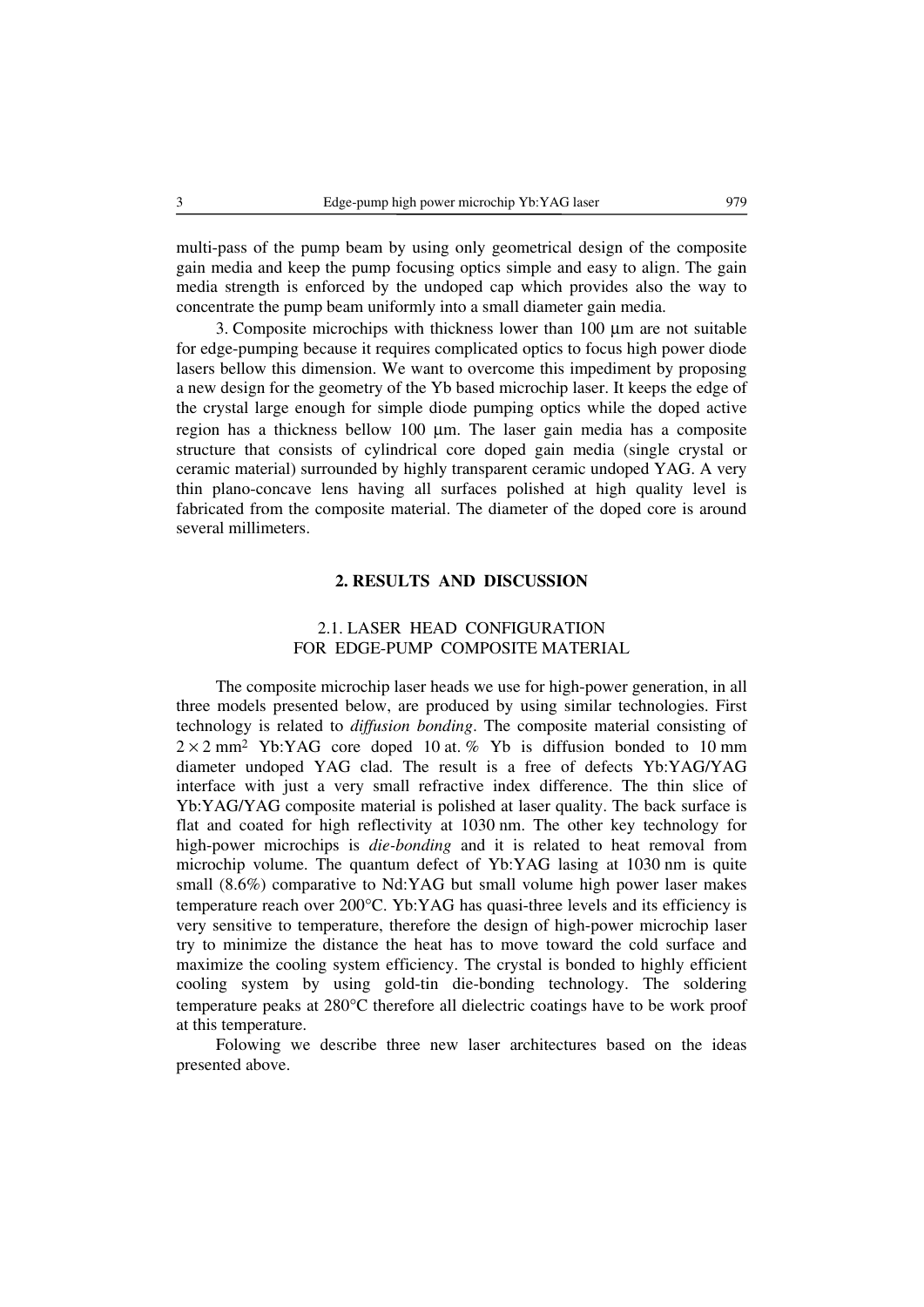### **2.1.A. Edge pumped microchip**

Fig. 1 presents the microchip Yb:YAG/YAG laser under a four-fold diode laser pumping scheme. The composite crystal consists of a Yb:YAG core of square shape that is diffusion bonded to an undoped YAG region. The crystal has one surface high-reflectivity (HR) coated at the laser wavelength of 1030 nm; this side was in contact with a 100 W class microchannel cooling system, while a soldering technique was used to decrease the thermal impedance between these two surfaces. The crystal's opposite side was antireflection coated at the laser wavelength. Four fiber-coupled lasers JOLD-100-CAXF-15A (JenaOptik), each of which delivered 100 W output power at 940 nm were used for edge pumping.



Fig. 1 – Schematic representation of Yb:YAG edge pump microchip laser.

The pump light was inserted into the undoped YAG crystal through four windows of  $400 \mu m \times 2$  mm dimensions each. In order to avoid the parasitic oscillations the opposite input windows were made inclined (3 to 5 degree) with respect to each other, while the remained cylinder edge was rough polished in order to act as a diffuser. Inside the microchip the pump light propagates by total internal reflection to match perfectly the Yb:YAG core, where it is partially absorbed. The remaining light reaches the edge of the undoped YAG: part of it is lost through the pumping windows, whereas the remaining light is scattered back into the microchip.

### **2.1.B. Top cap thin-disk Yb:YAG/YAG composite microchip laser**

Fig. 2 shows a new design for a thin-disk Yb:YAG/YAG composite microchip laser. The thin Yb:YAG gain media with diameter  $\phi$  and thickness  $t_2$  is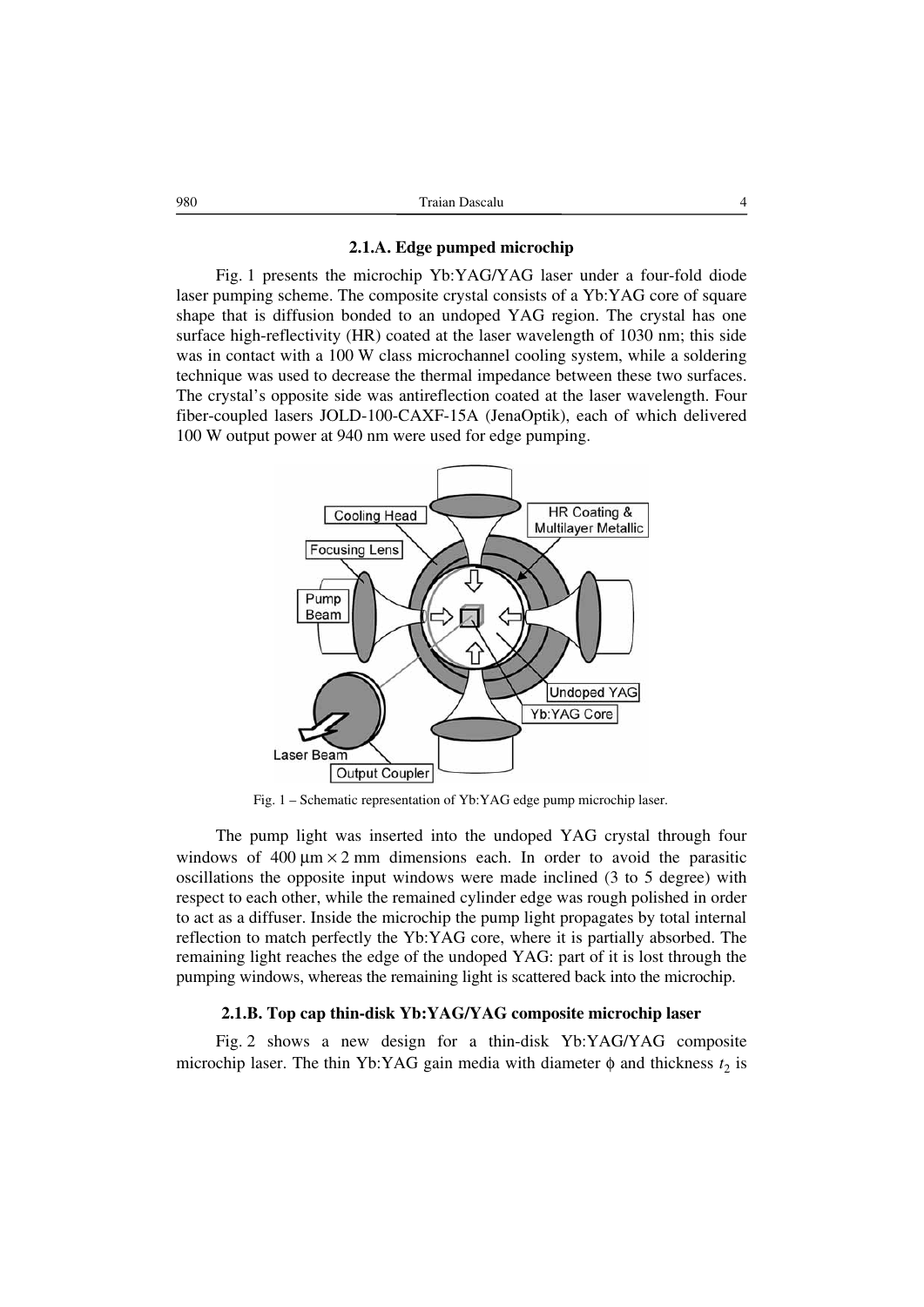diffusion bonded to an undoped YAG cap of diameter  $\Phi$  and thickness  $t_1$ . Three pump windows spaced at 120° each one and 45° with respect to the optical axis were cut on the undoped YAG cap. The pump beam impinges perpendicular onto window surface and propagates by TIR between the top and bottom surfaces of the microchip as shown in Fig. 2a. Let us consider a ray that propagates from the pump window and makes an angle  $\gamma$  with the corresponding radius (Fig. 2b).



Fig. 2 – Ray tracing through composite microchip: a) side view; b) top view.

The undoped YAG cap allows the transverse pump to multi-pass forth and back the gain medium through TIR analogous to the pumping method in a doubly clad fiber laser. When the pump light intersects the gain media it is partially absorbed, then it is reflected and propagates towards cylindrical surface of the undoped YAG. After TIR on this surface the ray and the reflection plane make the same angle  $\gamma$  with respect to the radius. Therefore the ray hits again the gain media



cap thin-disk Yb:YAG/YAG composite microchip laser.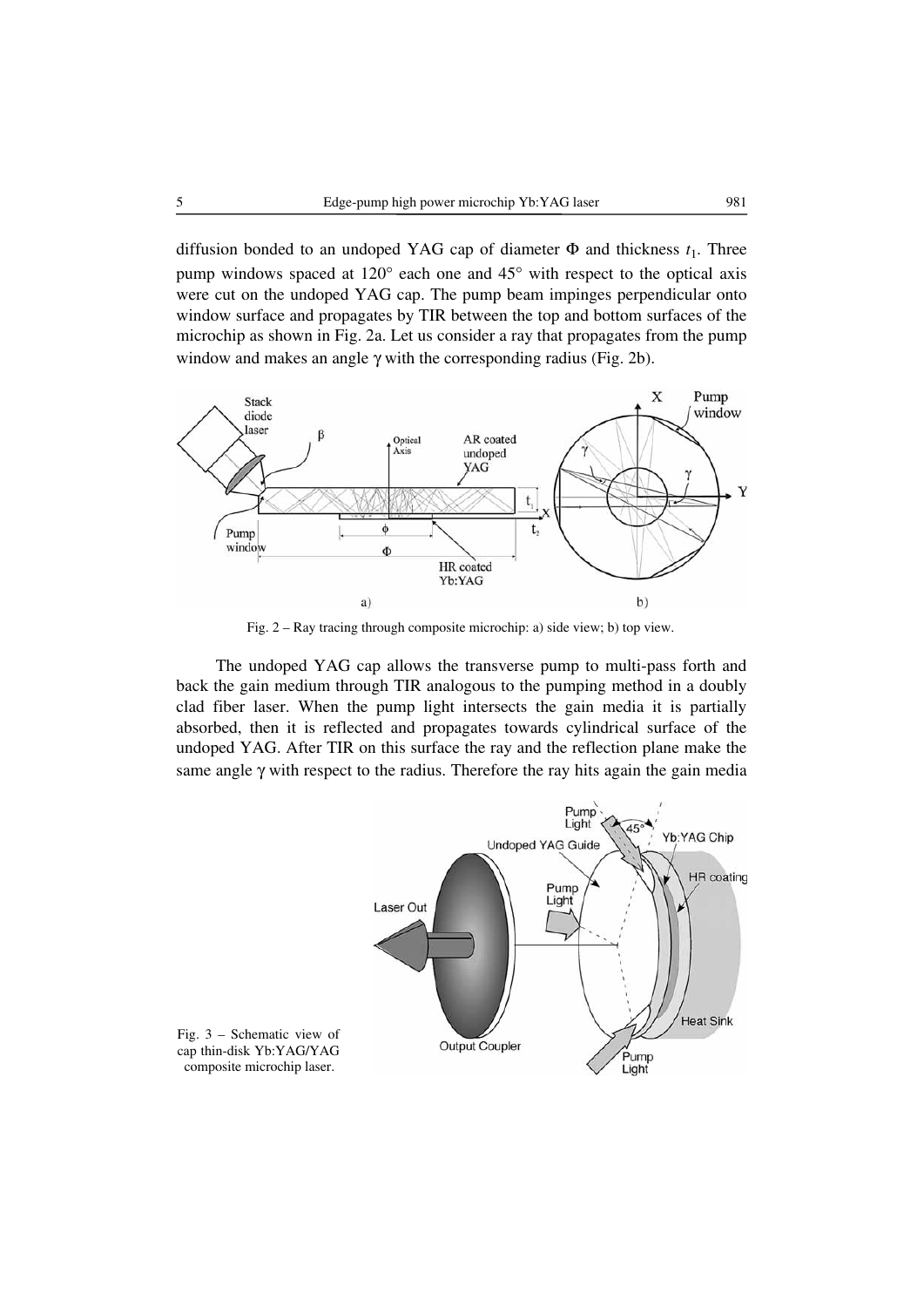982 Traian Dascalu 6

and the process continues until it is entirely absorbed, or eventually escapes through one of the three pump windows. The maximum pump beam divergence that still propagates through the YAG cap by TIR is 43.2°. The Yb:YAG chip has its bottom surface high-reflection (HR) coated at the lasing wavelength of 1030 nm and HR coated at 940 nm for 38° to 52° angles of incidence.

A metallic coating can be finally used in order to solder the Yb:YAG/YAG to a cooling finger and to obtain an efficient heat transfer between them, as presented in Fig. 3.

### **2.1.C. Lens Chip Active Media**

The structure proposed to be analysed is a composite one that consists of cylindrical core doped gain media (single crystal or ceramic material) surrounded by highly transparent ceramic undoped YAG. The fabrication process is specific to ceramic technology not to difusion bonding. A very thin plano-concave lens having all surfaces polished at high quality level is fabricated from the composite material.

The flat surface of the microchip has high reflectivity dielectric coating and is attached to a heat sink by using gold-tin technology in order to have an efficient heat transfer, Fig. 4. The design makes use of several collimated high power naked diode lasers surrounding, in a circular arrangement, the laser gain media. By using a cylindrical lens the pump radiation is focused on the microchip's edge and propagates by total internal reflection (TIR) inside the gain media. Because of the lens shape design the pump beam changes its direction many times inside the core giving good absorption efficiency. Depending on the doping level and on the core's diameter, good absorption uniformity may be obtained. The important advantage of



Fig. 4 – Edge pumped lens-shape gain media laser, side view.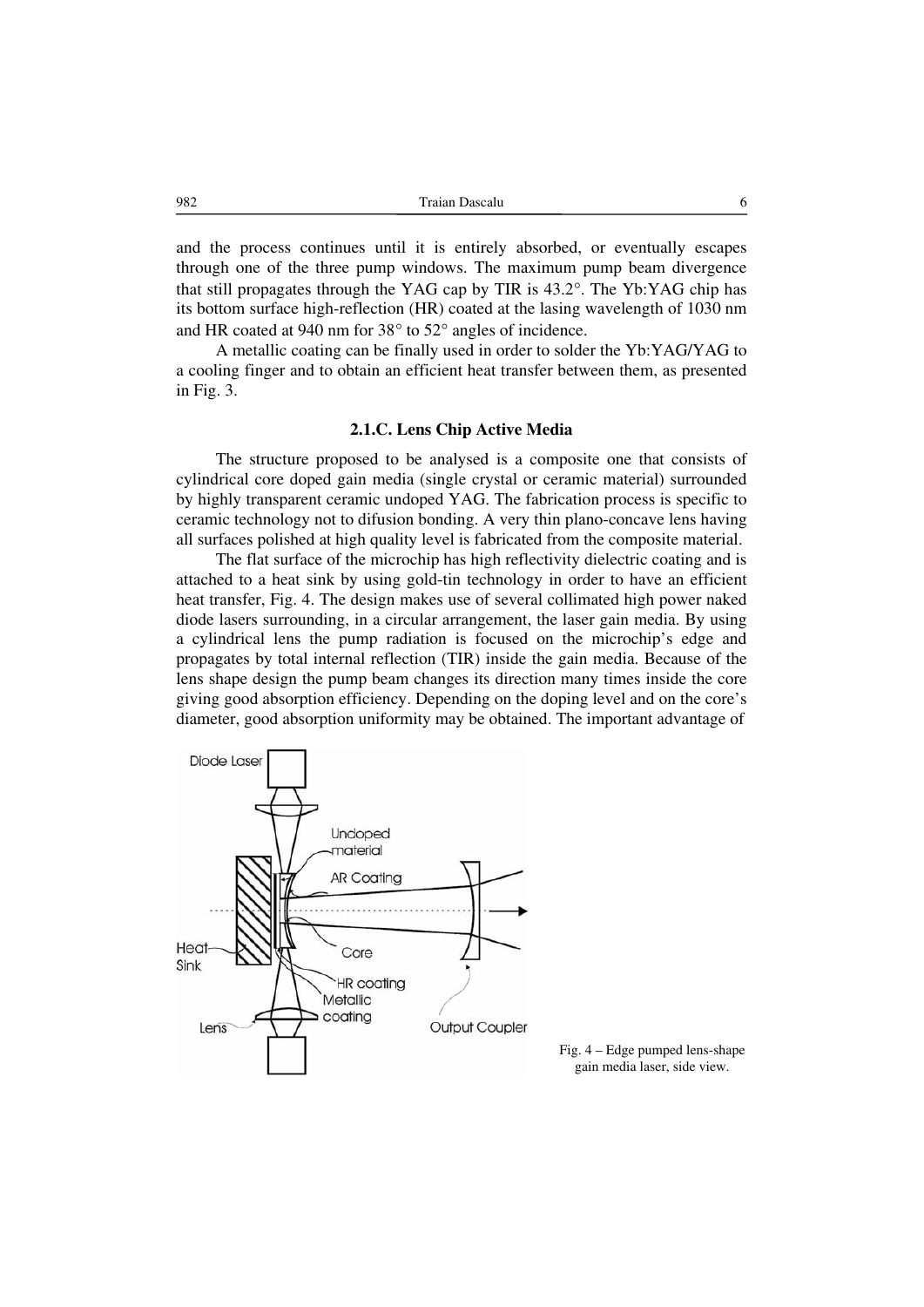this configuration is given by the very thin-disk laser crystal working as an active mirror which allows high power laser operation while keeping the temperature at low level. This arrangement is very attractive especially for quasi-three level lasers like Yb:YAG or Yb:KGW which are sensitive to the operation temperature.

# 2.2. NUMERICAL SIMULATIONS

There are several parameters which have to be taken into account when designing high power lasers. They are related to optical and spectroscopic characteristics of the active media, thermo-mechanical parameters, heat flow in solids, etc. Some of them are well known (lifetime, emission and absorption cross sections, doping level, fracture limit, quantum efficiency, etc.) others (thermal impedance, heat conductivity, etc.) need to be carefully measured. There are three important kind of numerical simulations we performed in order to predict the results for microchip laser. First, the absorption efficiency and absorbed power distribution inside the doped crystal are calculated. In order to do it we use ray tracing software RAYICA adapted to our geometrical configuration. The diode laser pump beam was simulated as close as possible to that of JOLD-100-CAXF-15A (JenaOptik) diode laser for the architecture A and B and for architecture C we use diode laser JOLD 940 QAFN 6A. Secondary, we used the absorbed power distribution to calculate by finite element analysis (FEA) the temperature and stress fields inside crystal. Finally, the information from temperature, absorption and stress are combined with those related to laser resonator and give the predicted power threshold, slope efficiency and output power.

# **2.2.A. Numerical simulations of edge-pump thin-disk Yb:YAG/YAG**

The results obtained from numerical simulation of pump beam absorption in edge-pump configuration are presented in Fig. 5a and compared with the experimental fluorescence image, Fig. 5b. The crystal thickness is 400 μm, square core of  $2 \times 2$  mm, 10 at % Yb doping level and it is pumped by four diode lasers optical fiber delivery, 100 W each, 940 nm wavelength. The fluorescence image is taken by CCD camera close to the Yb:YAG core. The pump beam absorption efficiency was evaluated as 74%, in very good agreement with the experimental value. Thus, this pumping geometry eliminates the rather complicated optics used in the disk laser geometry, but still assure a high value for the pump's beam absorption efficiency.

The numerical result of absorbed power distribution is then used for FEA in order to find out the temperature field and mechanical stress inside the thin crystal. Fig. 6 shows that the heat flows almost axially and low thermal distortion of the laser beam is expected. This fact was proven experimentally by phase distortion experiment, see Section 2.3.A. The maximum temperature of the upper surface of Yb:YAG crystal was 220°C when pump power is 400 W.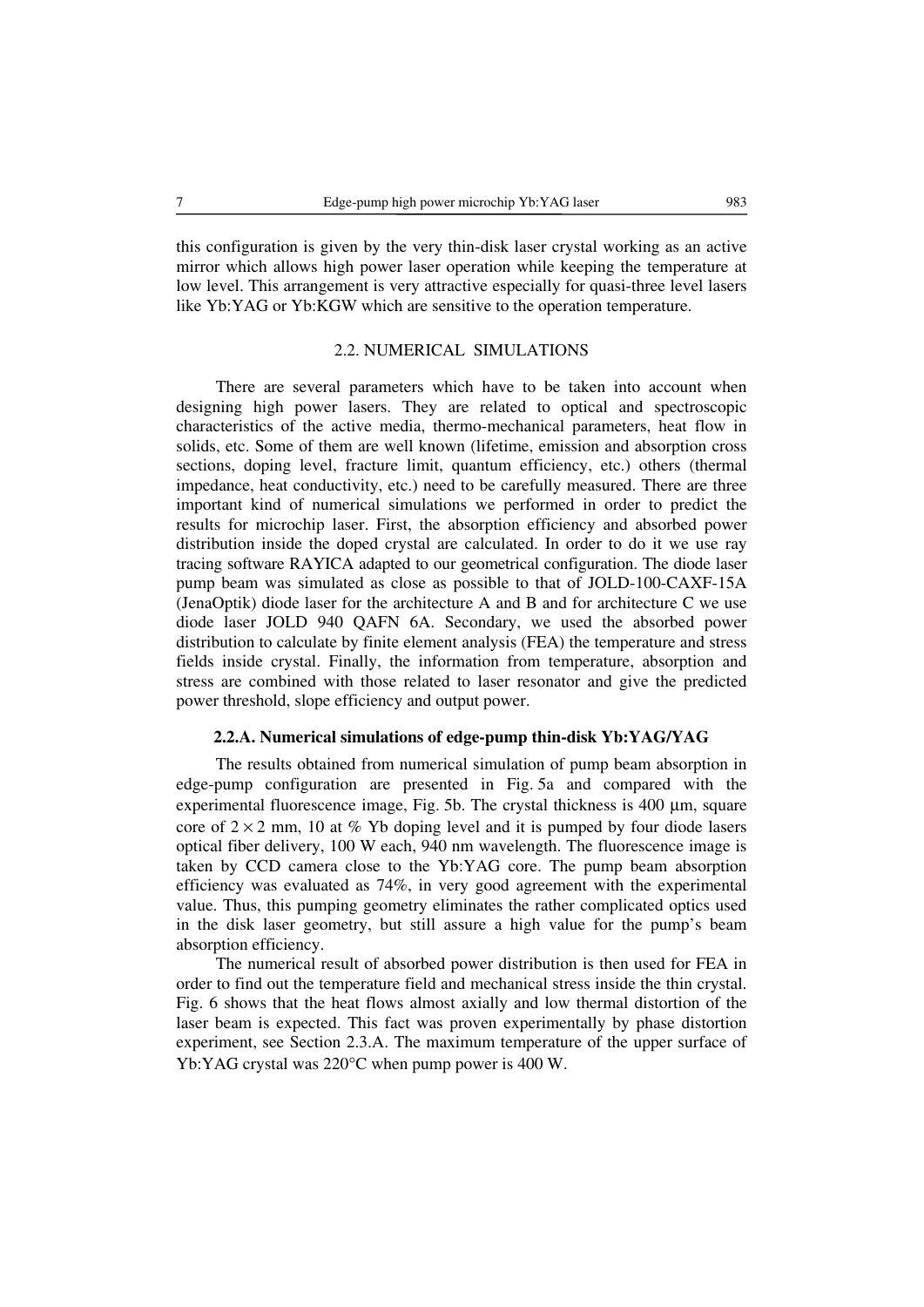



Fig.  $5 - a$ ) Distribution of fluorescence intensity in  $2 \times 2$  mm Yb:YAG core under four directions pumping obtained by ray tracing method; b) experimental pump-beam distribution (fluorescence image taken by CCD camera).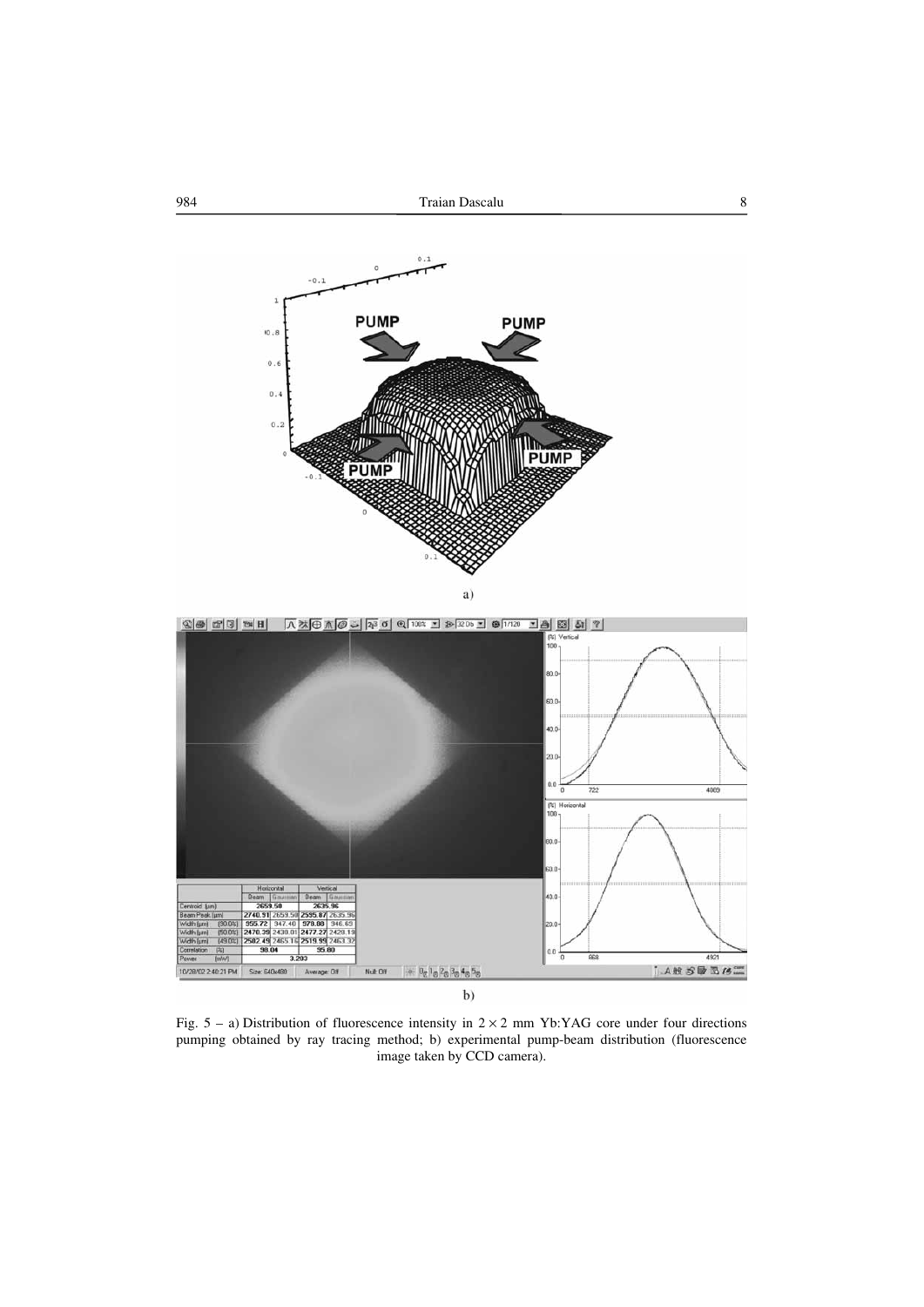

Fig. 6 – Temperature distribution calculated by finite element method, (ANSYS software) for microchip of 400 um thickness,  $2 \times 2$  mm<sup>2</sup> Yb:YAG core, gold-tin metallic bonding to Cu-W heat sink.

#### **2.2.B. Numerical simulations of top cap thin-disk Yb:YAG/YAG**

The pump beam distribution at each window was recorded with a CCD camera and used in simulations on the absorption efficiency and pump beam distribution into the Yb:YAG crystal.

We further comment that because of Yb:YAG thickness,  $t_2$ , each time when the ray crosses the gain media a small displacement  $2t_2 \times \tan[\pi/4 - \arcsin(\sin\beta)]$  is added in the XY plane,  $\beta$  is the incident angle as shown in Fig. 1b. Thus, the non uniformities reported in Ref. [13] are eliminated because of a multi-pass absorption with different ray orientation instead of one pass absorption and due to the optical path added to the ray path each time when the ray strikes the gain media.

The pump-beam absorption efficiency and its distribution into the Yb-doped medium were numerically evaluated by RAYICA ray tracing software and the Monte Carlo method. The dependence of the absorption efficiency on geometrical and material factors was analyzed. Fig. 7(a) shows the numerical simulation of absorbed power distribution for three pumping directions and Fig. 7(b) shows the experimental fluorescence image of the pumped Yb:YAG core. The agreement between simulations and experiment is very good taking into account the fabrication differences of diode lasers.

The pump absorption uniformity is important for keeping pure axial thermal gradients into Yb:YAG gain media that makes possible the generation of laser beam with high quality. In order to characterize the distribution of the absorbed pump power into the gain medium, we defined a normalized uniformity as  $U = [\langle I \rangle - \sigma_I] / \langle I \rangle$ , where  $\langle I \rangle$  is the average value of the irradiance absorption inside of the gain media and  $\sigma_{\rm I}$  is the variance inside the gain media volume integrated over the optical axis. Following this definition, the optimum pump absorption distribution has *U* coefficient close to one. The uniformity coefficient varies periodically with cap diameter as Fig. 8(a) shows. Because the absorption efficiency,  $\eta_a$  depends on the product of absorption length and absorption coefficient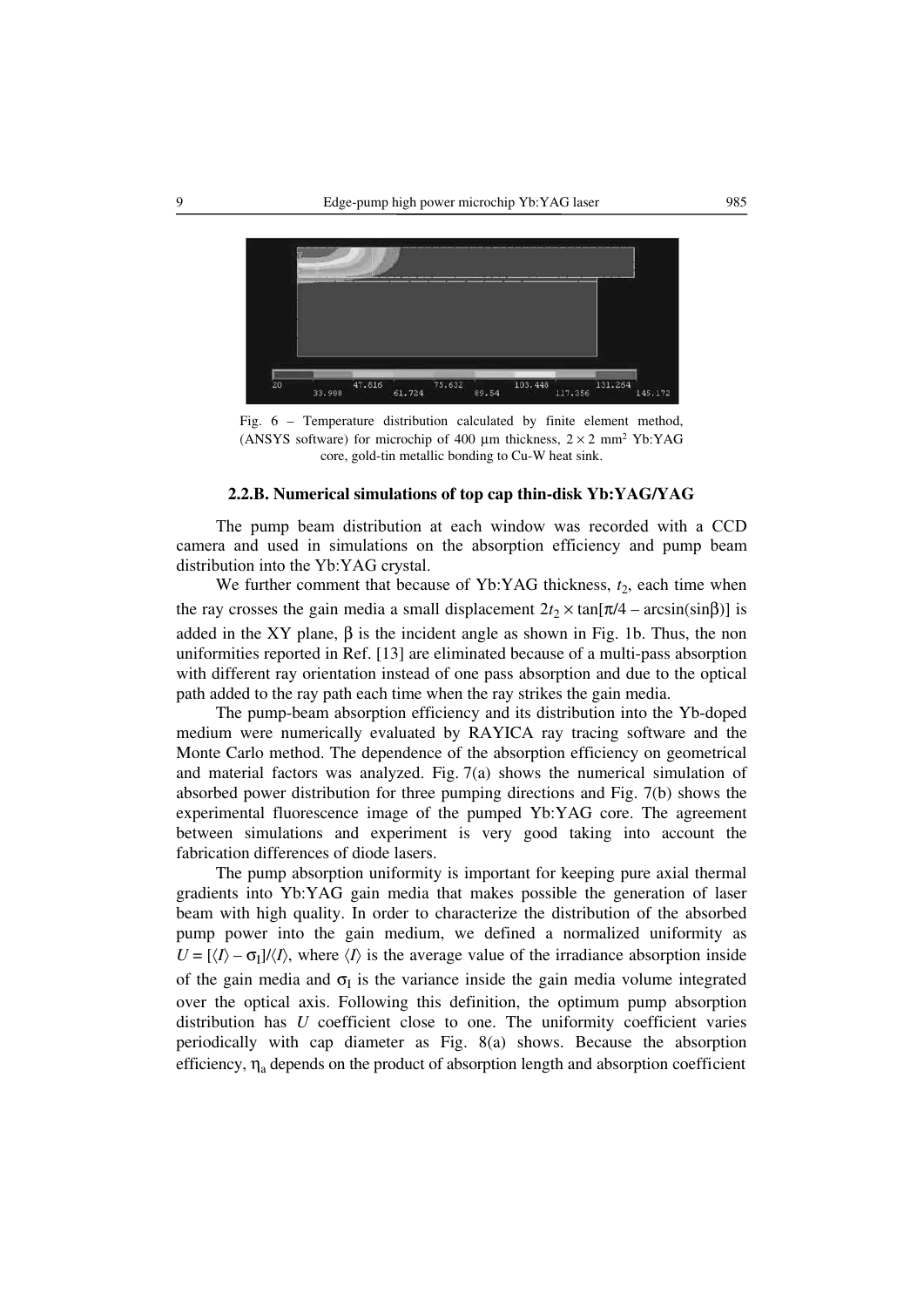

Fig.  $7 - a$ ) Ray tracing numerical simulation of pump beam absorption distribution, lines show equal intensity contours; b) the fluorescence image of Yb:YAG core, under pumping by three diodes with 0.39 mm  $\times$  3.6 mm pump spot size.



Fig. 8 – a) Uniformity factor *vs.* undoped cap diameter; b) absorption efficiency *vs. F*.

in our case a good figure of merit for  $\eta_a$  is  $F = t_2 \times \alpha_a$ , with  $\alpha_a$  the absorption coefficient. Figure of merit larger than 0.15 yields over 90% absorption efficiency (Fig. 8b). Proper choice of geometrical parameters as well as doping level is important for obtaining, from the same microchip, good *U* and high  $\eta_a$ . For example a configuration that has the gain media of 25 at % Yb:YAG of 75 μm thickness gives more than 90 % absorption efficiency [14]. High absorption efficiency can be obtained by decreasing the cap thickness  $t_1$  and by increasing the doping level and Yb:YAG thickness  $t_2$ , however this comes at the expense of a low homogeneity of the absorbed pump power distribution in the Yb:YAG crystal.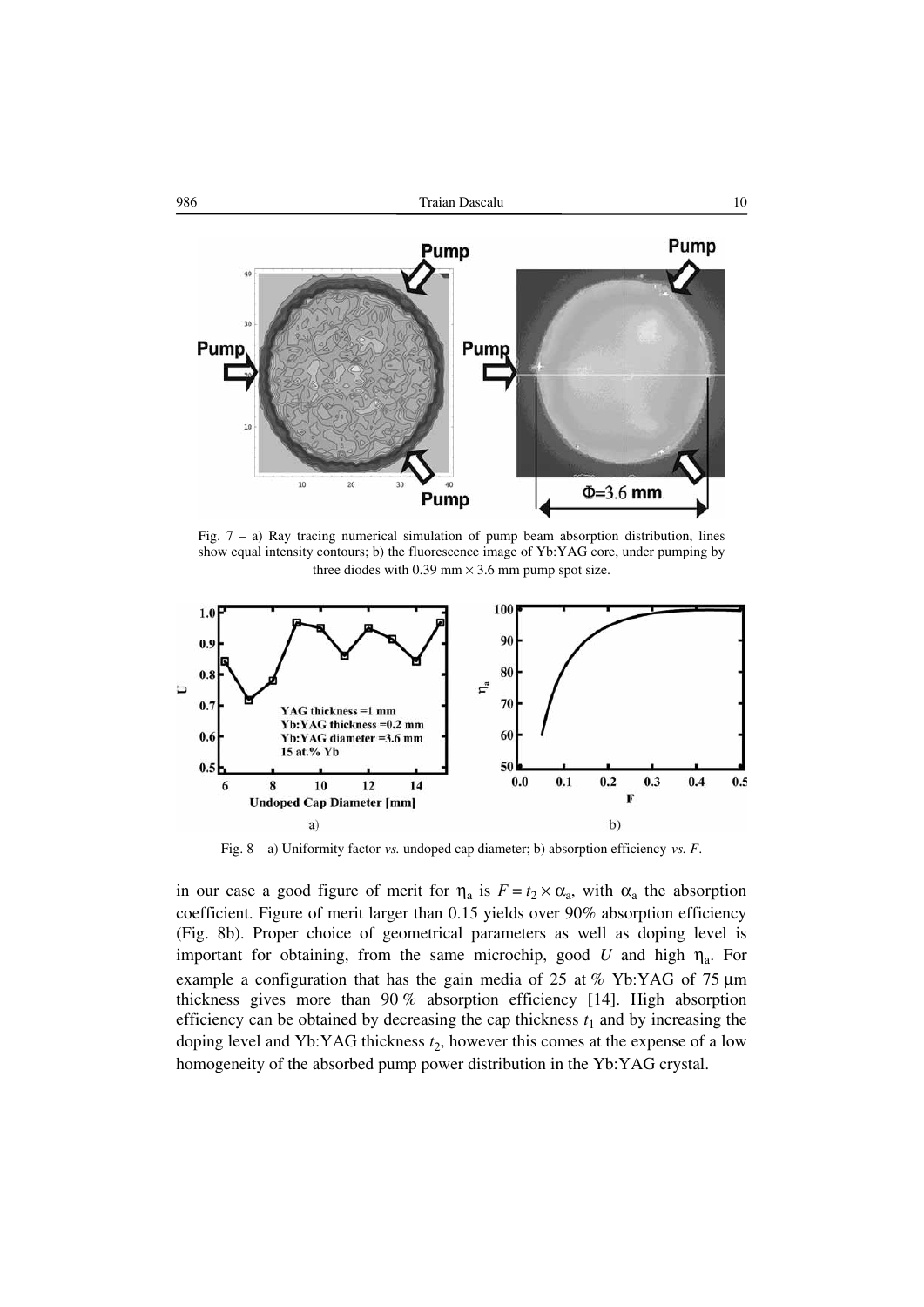It can be seen from Fig. 9a that there is an optimum value for cap diameter. Small cap diameter gives low absorption efficiency because the ratio between pump window surface and cap surface is large therefore there is high probability for ray to escape. Very large cap diameter implies many TIRs therefore the probability for scattering by surface defects increases and the losses increase too. The absorption efficiency increases slightly when cap thickness decreases. It is possible to obtain 95% absorption efficiency with uniformity factor of 0.95 [14].

The temperature distribution into Yb:YAG gain media can be calculated following the method proposed by Cousins [15]. Whilst the analytical modeling is very good for identifying the important parameters, the complexity of the structure shown in Fig. 3 requires the use of FEA. The temperature distribution in Yb:YAG/YAG structure generated by the absorbed power was calculated by using the finite element software, ANSYS 7.0.

Fig. 9a shows the temperature of the upper YAG's cap surface *versus* pump power when thermal conductivity of the heat sink's material is copper-tungsten  $(Cu30-W70, K = 180 Wm^{-1}K^{-1})$  and diamond like material (DMCH60,  $K = 550$  Wm<sup>-1</sup>K<sup>-1</sup>). We neglect in this case the thermal impedance introduced by HR dielectric layer and suppose very thin Au-Sn die bonding layer. Fig. 9b shows the temperature of the YAG upper surface *versus* pump power when Yb:YAG thickness varies from 200 μm to 50 μm.



Fig. 9 – a) The FEA calculated temperature of the Yb:YAG upper surface *vs.* the pump power for two different heat sinks materials; b) the FEA calculated temperature of the Yb:YAG upper surface *vs.* the pump power for different Yb:YAG thicknesses.

Comparing these two figures it comes out that the Yb:YAG thickness reduction has a much more influence on temperature than the increased thermal conductivity of the heat sink. Increasing the heat sink thermal conductivity from 180 Wm<sup>-1</sup>K<sup>-1</sup> to 550 Wm<sup>-1</sup>K<sup>-1</sup> makes the temperature decrease by 20% while the decrease of gain media thickness from 200 μm to 50 μm makes temperature decrease from 140°C to 50°C even if the absorbed pump density increases four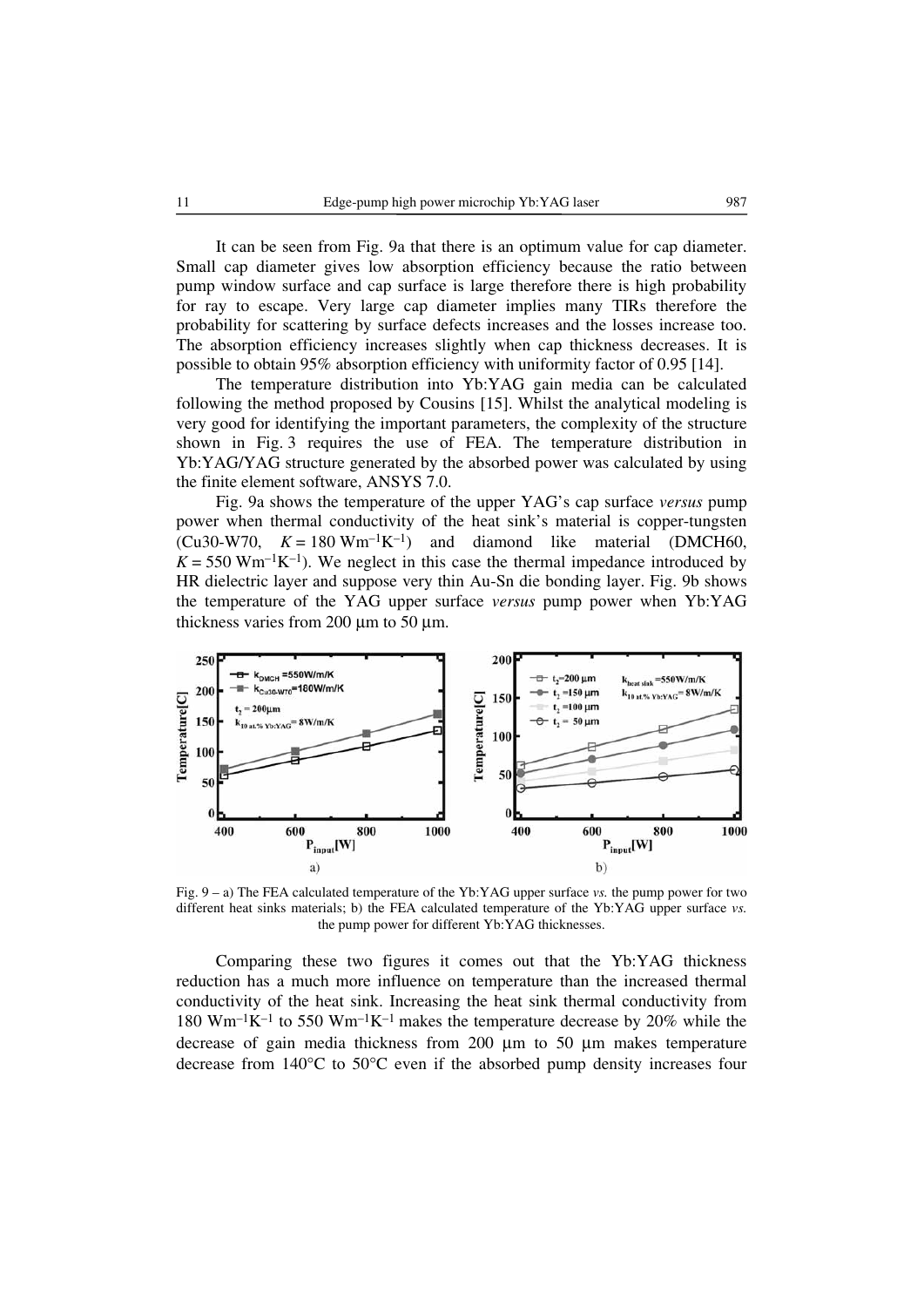988 Traian Dascalu 12

times. We found that the design of a thin Yb:YAG gain media assembled with undoped YAG develops a thermal gradient very close to that of a cap-less thindisk. Thus, this composite structure maintains the thermal advantages of a thin-disk geometry, while enabling high pump power to be easily injected through the pump windows, trapping it within and hence multi-passing forth and back the gain media. The cap simply rises to a uniform, constant temperature, a harmless effect that does not affect the thermal gradients in the thin gain media.

Similar computations were made for different values of crystal to heat sink thermal impedance, see Ref. 14.

# **2.2.C. Numerical calculations of Lens Chip active media**

Fig. 10 shows ray tracing simulation obtained by using the RAYICA software. The pump beam parameters used in these simulations are those of high power six stack diode laser, 10 mm wide, 1.75 mm pitch, 34° fast axis divergence and 6° slow axis divergence.



Fig. 10 – Yb:YAG/YAG microchip laser: side view of the ray propagation inside of the microchip (ray hits first the spherical surface).

A numerical model is used for design and operation parameters of lens shape microchip laser that is expected to work at higher temperature. In particular, it allows the determination of the scaling properties of this laser concept. As the temperature distribution inside the crystal has a strong effect on the output power, a detailed knowledge of the heat conductivity is important. We use the data provided by Ref. 6. The generation of the heat is assumed to result from the Stokes defect of 8.6% between the energy of the pump and the laser photon. The heat load is calculated according to the distribution of the absorbed pump radiation. In the calculations a heat resistance between the crystal and the cooling medium is included, which is determined from finite-element calculations taking into account the cooling medium.

For the pump configuration mentioned above optical efficiences as shown in Fig. 11a and 11b are calculated versus pump power. The parameters are total loss  $\gamma$ and ratio of total loss and reabsorption loss, B. Optical efficiency is defined here as the ratio between laser output power and pump radiation power entering the pump optics. With 1000W pump power the output power is 480W with 92% absorption efficiency and 52% slope efficiency and a maximum temperature of the crystal at the front side of  $160^{\circ}$ C. With higher pump power, the absorption efficiency is reduced due to higher temperature (quasi-four level laser condition) and ground state depletion. The optical efficiency can be raised by reducing the heat resistance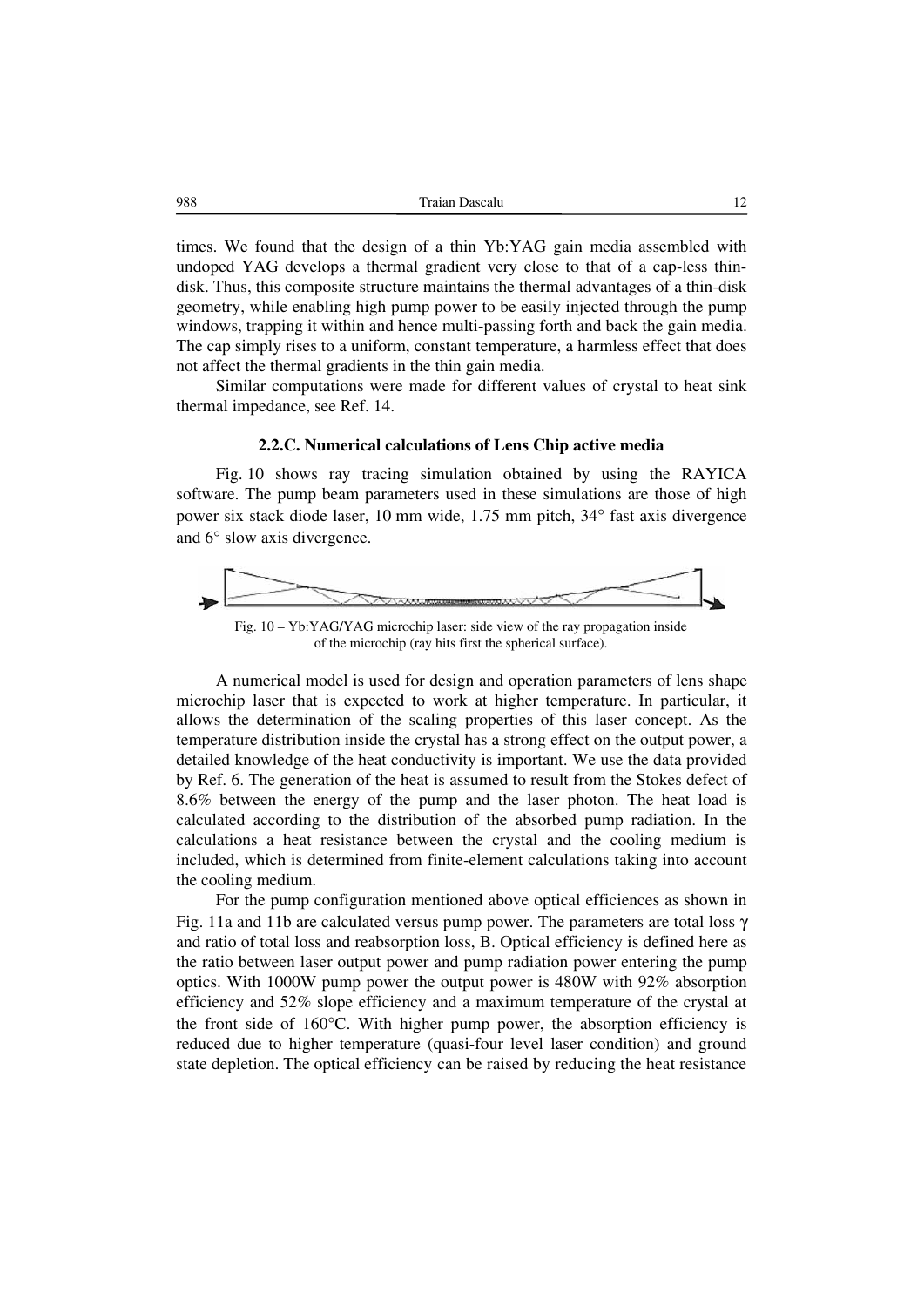

Fig. 11 – a) Output power *versus* input power for quasi-three level laser; b) slope efficiency *versus* input power power for quasi-three level laser.

between crystal and cooling fluid. A thermal resistance reduction of  $2 \text{ Km}^2/\text{W}^{-1}$ increases optical efficiency by 2%. The optical efficiency increases by doping level increase. In case of thin disk operation where absorption depends on the thickness of the crystal there is an optimal thickness which maximize the absorption and minimize reabsorption losses [16]. The microchip lens shape active media do not show such optimal thickness because the absorption efficiency depends on the diameter of the doped core not by its thickness. Therefore lower the thickness lower the temperature of the front side of the crystal and lower the re-absorption losses. However there is an optimal doping level in order to keep an uniform absorption over the core area. Numerical simulations with ray tracing software have shown that around 3 at % doping level is optimal for obtaining 0.90 uniformity as defined in Ref. 14 for 4 mm core diameter and seven diode laser pumping simmetrically distributed around lens chip.

The temperature distribution in a lens-shape active laser media was calculated by FEA, the temperature of the front surface decreases 2 times when the thickness is reduced from 200 μm to 50 μm, even if the pump power absorption density is increased **four times**. Detailed analysis of lens-shape microchip is given in Ref. 17.

### 2.3. EXPERIMENTAL RESULTS

### **2.3.A. Experimental result for edge-pump thin-disc laser**

Fig. 12 presents the cw output power of the microchip Yb:YAG laser function of pump power. A plane-concave resonator of 50 mm length with an output mirror of 100 mm radius and transmission (*T*) between 3 and 10% was used in experiments. A maximum power of 90.2 W for a 340 W pump power was obtained for the mirror with  $T = 5\%$ ; the threshold of laser operation was  $\sim 55$  W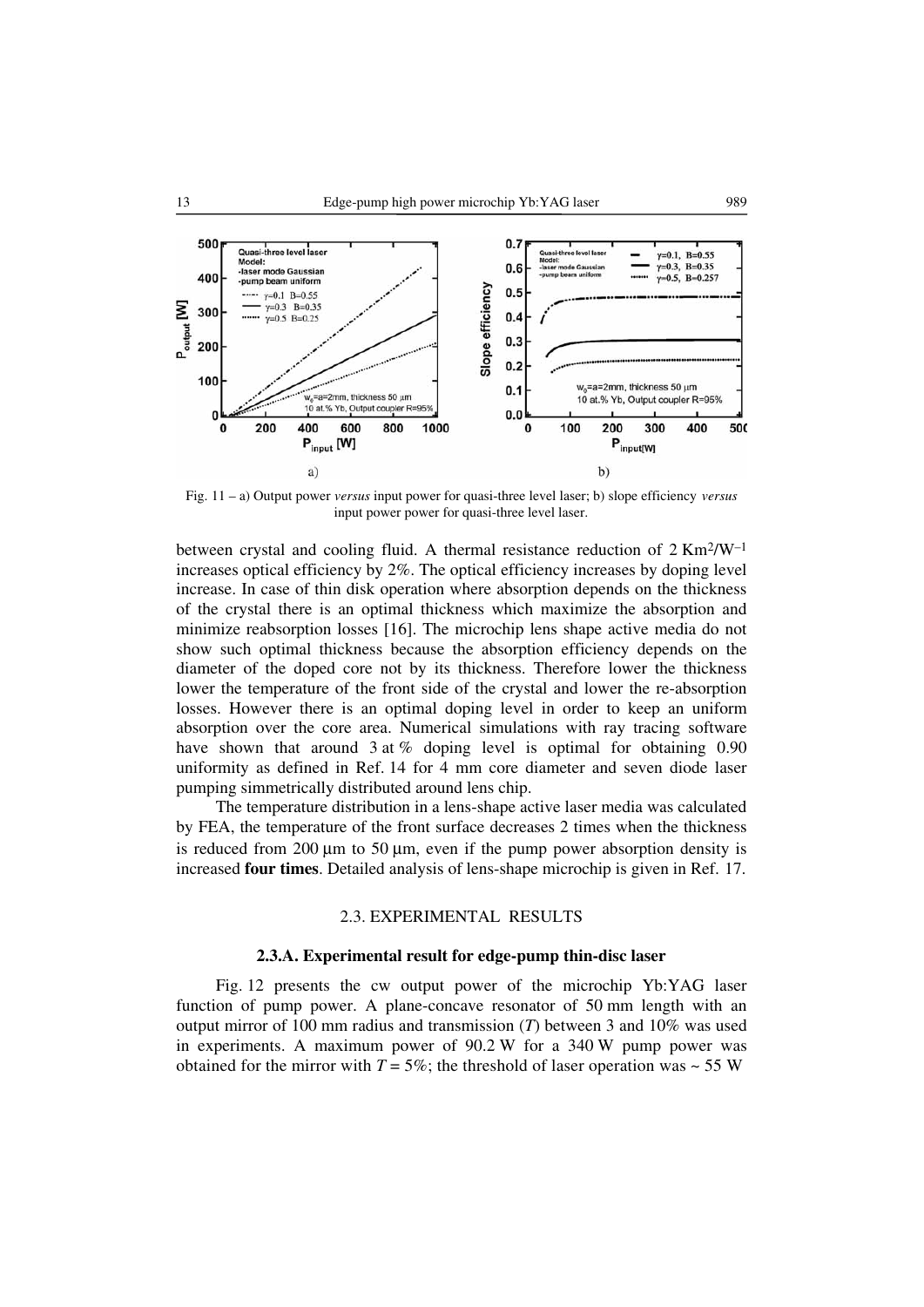



Fig. 12 – Cw output power *versus* pump power for the radial pumped microchip composite Yb:YAG/ YAG laser.

and the slope efficiency evaluated at pump power at least two times larger than the threshold was 40%. For the  $T = 3\%$  output mirror the threshold decreases at  $\sim$  40 W but the slope efficiency decreases at 37%, while the lower slope efficiency of 31% was obtained for the mirror with  $T = 10\%$ . For the maximum pump power the laser beam was highly multimode, very close to top hat like distribution. In order to improve the laser beam transverse distribution a V-type resonator, consisting of a plane-concave (1 m radius output mirror) resonator of 660 mm length with the medium placed 360 mm apart of the plane HR rear mirror, was build. With an output mirror of  $T = 5\%$  the output power decreased by  $\sim 25\%$ compared to the linear resonator, but the laser beam  $M<sup>2</sup>$  factor was kept almost constant,  $\sim$  5, over the entire pumping range. Because in the V-type resonator the laser beam filled the Yb:YAG core, the power decrease was mainly attributed to some additional diffraction losses that could occurs on the bonded interfaces of the composite medium.

It is worthwhile to mention that when the Yb:YAG/YAG laser was quasi-cw pumped (10 Hz repetition rate, 10% duty factor) the maximum output power obtained for the linear resonator with the  $T = 5\%$  output mirror was 135 W (40%) optical-to-optical efficiency) with 40% slope efficiency. Because of some limitations, the cooling water temperature could not be reduced under 15°C during these experiments. Therefore, the slowing down of the slopes efficiency for the cw operation beyond pump power in excess of  $\sim$  300 W was attributed to the thermal dependant reabsorption losses and inefficient laser extraction.

The optical phase distortions induced by the pumped microchip Yb:YAG/YAG on the laser beam were next determined by using a Wavefront Analyser CLAS 2D (WaveFront Sciences Inc.) in the setup presented in Ref. 10. Fig. 13 presents the focus shift *f* and the astigmatic difference function of the input power.

The obtained values are almost constant, 0.05 m focus shift and 0.01 m astigmatic difference, for a pump power range from 40 W to up to 180 W proving the axial heat flow and symmetrical absorption in Yb:YAG core. Thus, the wavefront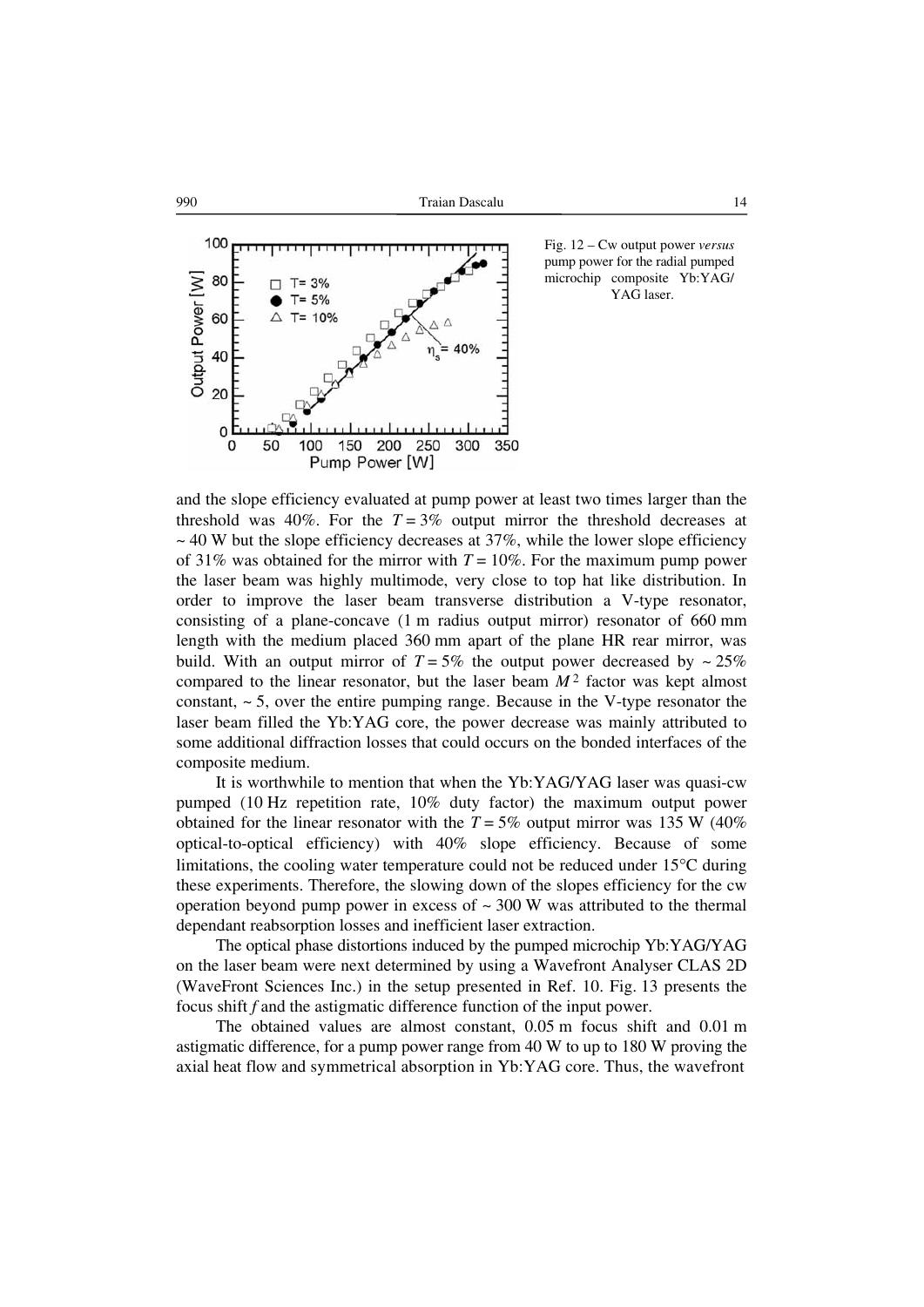

distortions consist only of lensing, free from astigmatism or spherical aberration, which proves the absence of detrimental effects such as stress-induced birefringence.

# **2.3.B. Experimental results of top cap thin-disk Yb:YAG/YAG laser**

In experiments we considered a 200 μm thick, 15 at % Yb:YAG gain crystal of 3.6 mm diameter that was attached by diffusion bonding to an undoped 1.0 mm thick YAG of 10 mm diameter (as shown in Fig. 2). Three windows, spaced at 120° each one, were cut at 45° on the YAG component. The window's dimensions are 3.6 mm length and 0.4 mm width. The upper side of YAG crystal was AR coated at the 1030 nm lasing wavelength. The bottom side of Yb:YAG crystal was HR coated at 1030 nm and at 940 nm in such a way that it assures protection against evanescent wave and TIR for pump beam. Because of laboratory conditions the Yb:YAG/YAG structure was attached to a micro-channel cooling system by using a thermo-conductive paste (thermal conductivity  $K = 0.84$  Wm<sup>-1</sup>K<sup>-1</sup>).

 We use for pump three fiber-coupled diode lasers JOLD-100-CAXF-15A (JenaOptik), each of it delivering 100 W at 940 nm  $(\Delta \lambda \sim 4.0 \text{ nm}, \text{FWHM})$ definition) through a fiber of 600 μm core diameter and 0.22 numerical aperture. A set of cylindrical and spherical lens was used to image the optical fiber's end onto the pump window. Two different pump spot sizes were used in our experiments: one that has  $0.4 \text{ mm} \times 0.93 \text{ mm}$  and does not fill completely the gain media, the second has  $0.39$  mm  $\times$  3.6 mm and fill the gain media entirely.

The output power versus input pump power performances of this new geometry was investigated in a short plane-concave resonator, as shown in Fig. 3. The thermo-conductive paste, that we used for heat sink contacting, do not allow high-power CW operation, however it is possible to test the laser oscillation under quasi-CW operation. Fig. 14 presents the output power under quasi-CW pumping with 10 ms pulse duration and 5% duty cycle. The best results were obtained in a 50 mm long resonator with a 100 mm radius output mirror of *T* = 0.05 transmission at 1030 nm: the on-time output power was 34 W for an on-time pumping power of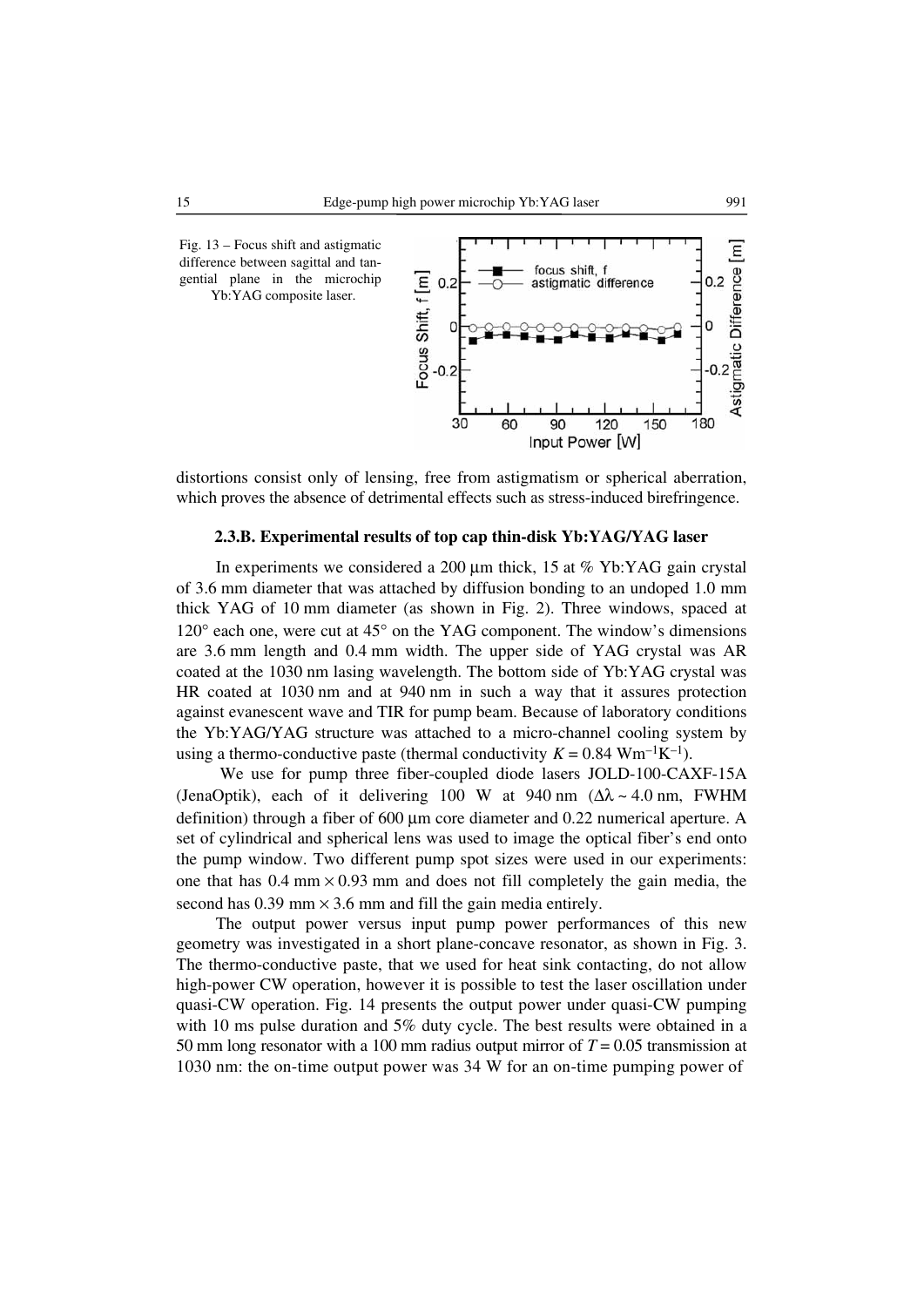

Fig. 14 – On-time output power obtained from the 15 at % Yb:YAG / YAG laser under pumping with three fiber-coupled diode laser.

220 W with 0.26 slope efficiency. Under pumping with extended pump spot size the fluorescence image of the pumped gain media shows uniform fluorescence emission while under pumping with small pump spot size the fluorescence image shows higher intensity at the center, as shown in the inset of Fig. 14.

Because three pump beams with  $0.4 \text{ mm} \times 1 \text{ mm}$  pump spot size give higher absorption at the gain media center the pump intensity at center overcomes in higher proportion the laser oscillation threshold giving better slope efficiency. Thus, the pump intensity is only 1.3 times higher than pump intensity at threshold: one could expect a significantly improved slope efficiency if the pump intensity exceeds threshold intensity by more than eight times. In addition, these results are severely impeded by optical fiber delivery diode laser used. The rectangular shape required for efficient coupling the pump beam to gain media is much easier to obtain from a stack diode laser. Moreover, for these preliminary experiments we used thermo-conductive paste therefore the heat transfer was not good enough for high power operation: a metallic coating would be the most appropriate and considered in further work. The laser results are bellow expectations, but encouraging for the experimental conditions we used. Thus, we consider that by solving these problems, CW operation of 300 W output power with over 40% slope efficiency is possible.

### **3. CONCLUSIONS**

In conclusions, we have reported on three new architectures of composite Yb:YAG/YAG microchips. First, cw operation with 90 W output power from a simple edge-pumped composite microchip Yb:YAG/YAG laser was reported. Measurements of the optical phase distortions induced by pumping gives focus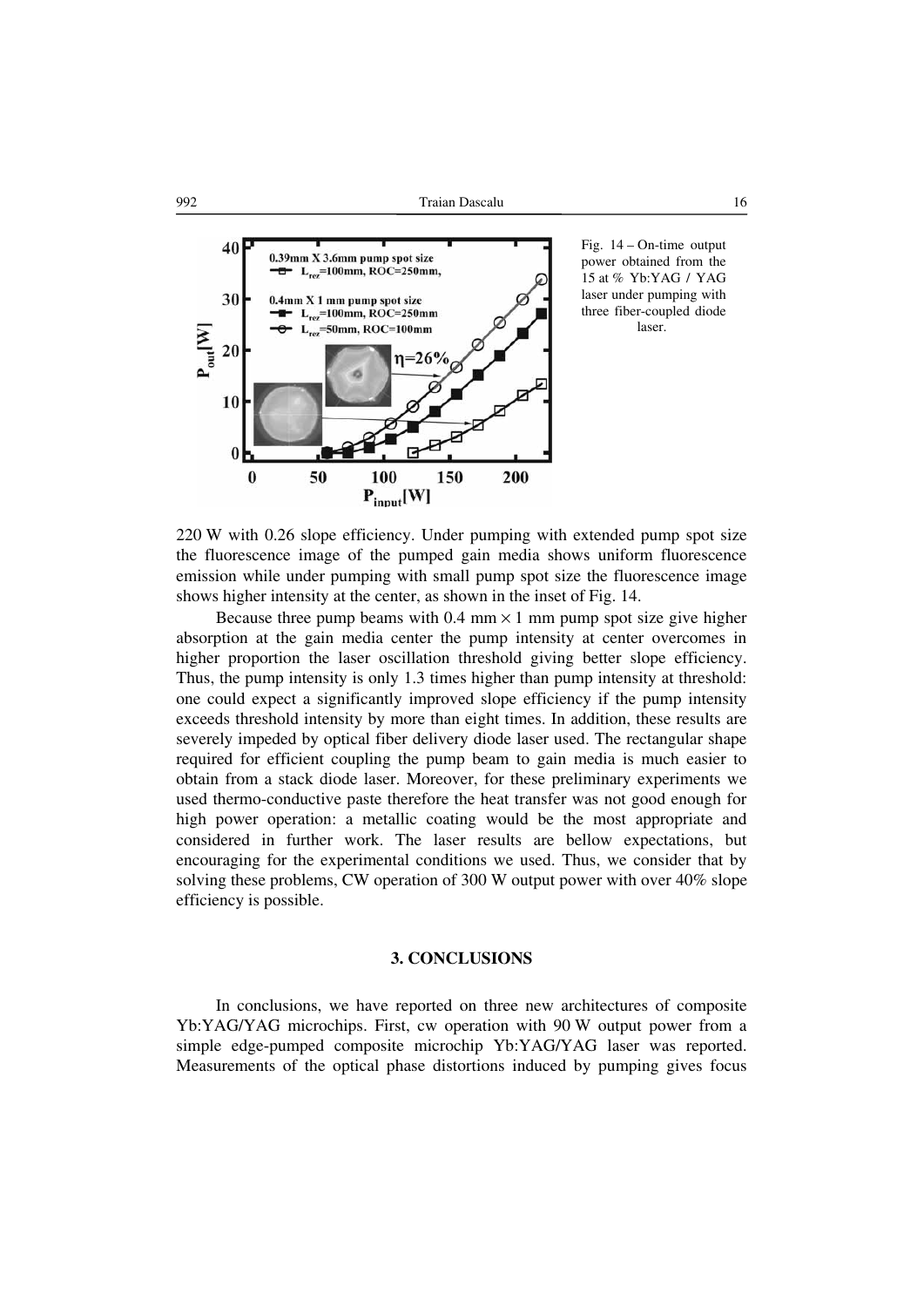shift bellow 0.05 m and shows the absence of astigmatic effects, indicating the axial heat flow in this pumping configuration. The output power of microchip composite laser can be further scaled by increasing the Yb:doped core diameter keeping constant the pump power density and by decreasing the crystal's thickness.

Secondary, a new design for microchip laser that allows a reduced thickness of the gain media while keeping the pump optics simple and preserve high absorption efficiency, good thermal management, and uniform pump-beam absorption was demonstrated. The configuration consists of a thin-disk Yb:YAG gain medium that is diffusion bonded to an undoped YAG of bigger diameter, the last acting as a guide for the pumping light. The cap allows pump beam multi-pass the gain media and gives the flexibility to choose the proper gain media diameter for specific applications. Numerical model shows the dependencies between cap thickness and diameter, dopant concentration and gain media thickness. It is shown that there is an optimum cap diameter and the uniformity parameter varies periodically with the cap diameter. Also, it is concluded that for the absorption efficiency over 90% the product of gain media thickness and absorption coefficient should be over 0.15. First experiments yielded on-time 34 W output power for an on-time pump power of 220 W with 0.26 slope efficiency and shows a very homogeneous pump beam. Further work plans using high-power stack diode laser and die-bonding Au-Sn technology for high-power cw operation. The device has large capability for power scaling since available input power is not dependant by gain media thickness like edge-pumping scheme and the undoped YAG cap provides multi-pass efficient absorption. Third: A promising alternative for edge pumped composite microchip laser is presented. The proposed design combine the simplicity of edge-pumping with the effectiveness of active mirror cooling for very thin active laser material. The analysis of the thermal gradients by using finite element method proved the axial heat flow therefore the output power can be truly scaled up without adverse effects on thermal lens. Over 400W output power is predicted with more than 52% slope efficiency.

*Acknowledgments.* The author thanks to Prof. Dr. Voicu Lupei, for the support, guidance, help and suggestions during long period of working together in Laboratory of Solid-State Quantum Electronics. T. Dascalu acknowledges research collaboration between the Laser Research Center of Institute for Molecular Science, Okazaki, Japan, Fukui Industrial Support Center, Japan and Laboratory of Solid-State Quantum Electronics. The Romanian Ministry of Science and Research supported partially this work through the CEEX D07-27 project.

### **REFERENCES**

- 1. K. Naito, M. Yamaoka, M. Nakatsuka, T. Kanabe, K. Mima, C. Yamanaka, S. Nakai, *Conceptual Design Studies of a Laser Diode Pumped Solid State Laser System for the Laser Fusion Reactor Driver*, Jpn. J. Appl. Phys. Part 1, **31**, 259–273 (1992).
- 2. A. Giesen, H. Hugel, A. Voss, K. Wittig, U. Brauch, H. Opower, *Scalable concept for diodepumped high-power solid-state lasers*, Appl. Phys., B **58**, 365–372 (1994).